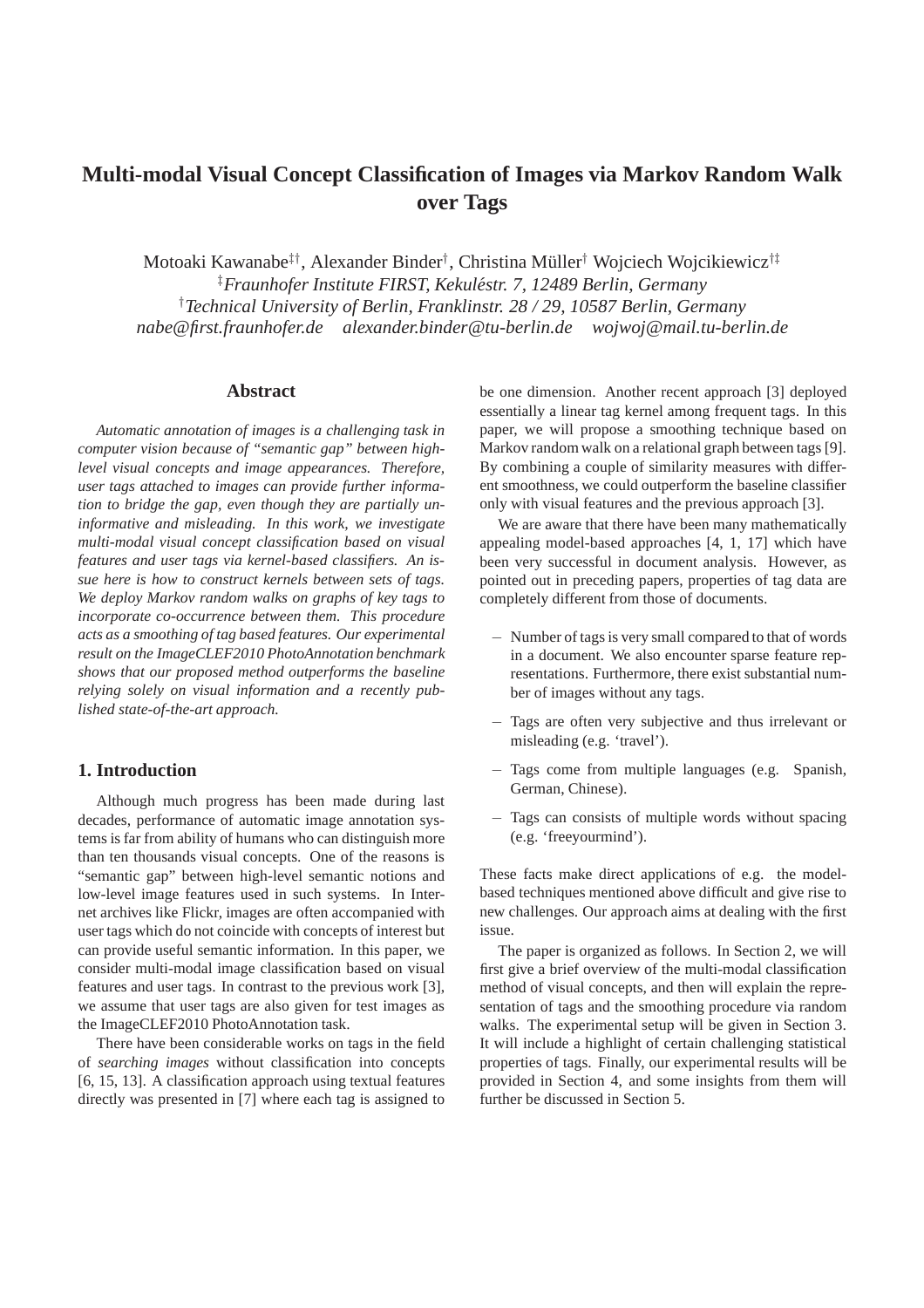#### **2. Representations for user tags**

In the last decades, support vector machines (SVMs) have been successfully applied to many practical problems in various fields including computer vision [11]. In image categorization, combining many kernels (similarity measures between images) constructed from various image descriptors has become a standard procedure. Furthermore, such learning procedures with multiple kernels also provide a generic framework for multi-modal image annotation [3], when kernels from each modality are prepared. Mathematically, the classifiers used in this approach can be expressed as

$$
f(\mathbf{I}_{\text{test}}) = \sum_{i=1}^{n} y_i \alpha_i \left\{ \sum_{j=1}^{m} \beta_j k_j (\mathbf{I}_{\text{test}}, \mathbf{I}_i) \right\}, \qquad (1)
$$

where  $y_i$  is the label of the image  $\mathbf{I}_i$  and  $k_j$  is the j-th kernel between (some features of) two images. By multiple kernel learning (MKL), it is even possible to learn the *kernel weights*  $\{\beta_j\}_{j=1}^m$  and the *sample weights*  $\{\alpha_i\}$  simultaneously. However, for simplicity, we deployed uniform kernel weights and trained SVMs with the averaged kernels, which achieved comparable results to MKL. The detailed information about our base kernels will be described in Section 3.3 and 3.4. In the remaining of this section, we will explain our main contribution, a smoothing procedure with Markov random walk in order to alleviate sparse tag distributions.

### **2.1. The feature and kernel used in [3]**

We re-implemented the procedure in Guillaumin et al. [3]. We kept the tags that appear at least 16 times (i.e. among at least 0.2% of the images), resulting in a vocabulary of 392 tags. Then, we encoded the tags assigned to each image into a 392-dimensional binary vector t whose  $i$ -th component takes 1 if the  $i$ -th element of the vocabulary is present, and becomes 0 otherwise. Based on this feature representation, the similarity between two images is defined by a linear kernel  $k_G(\mathbf{t}_i, \mathbf{t}_j) := \mathbf{t}_i^{\top} \mathbf{t}_j$  which counts the number of tags in the vocabulary shared by them. We remark that the kernel takes 0 including the diagonal, when no tags in the vocabulary are assigned to one of the images at least. Therefore, the small size vocabulary causes a lot of zero rows and columns in the kernel matrix.

## **2.2. Smoothing sparse features via Markov random walk**

In order to reduce the number of images without assigned words, we considered a vocabulary of larger size by just removing tags that appear less than 3 times and that are shorter than 3 characters. Tags which stem from the same words (e.g. flower and flowers) are unified. In the end, our vocabulary comprised of 2415 tags. Although the number of images without assigned words decreases, this vocabulary leads to a sparse high-dimensional representation which seems to harm classification performances. Inspired by [9], we propose to smooth it via Markov random walk on a probabilistic relational graph on the tags in the vocabulary in order to alleviate the sparsity issue. The transition probability from  $i$ -th tag to  $j$ -th tag is defined as

$$
P_{i \to j} = \frac{n_{ij}}{\sum_{k} n_{ik}},\tag{2}
$$

where  $n_{ij}$  is the number of images which have both *i*-th and j-th tags. A given feature  $t^{(0)}$  can be smoothed via iterative application of the matrix  $P$ , i.e.

$$
\mathbf{t}^{(k)} = P^k \mathbf{t}^{(0)} \tag{3}
$$

where the  $(i, j)$ -element of P is the transition probability  $P_{j \to i}$ . The limit of such smoothed vectors converges to the same stationary distribution vector for all input tag vectors which carries no discriminative information. Thus it makes no sense to iterate the walk ad infinitum. For our experiments we used only the first two steps and the original one  ${\bf t}^{(k)}$ ,  $k = 0, 1, 2$ . The intuition behind this smoothing can be explained in the following example. Consider the case of two tags which co-occur frequently on the data set, but appear mutually exclusive in a pair of images which results in two features  $\mathbf{t}_{1}^{(0)} = (1,0)$  and  $\mathbf{t}_{2}^{(0)} = (0,1)$ . Prior to smoothing a dimension-wise kernel like linear or Gaussian would result in low similarity between these two features. By applying the random walk  $P$  the weight from one tag flows to the other tag in both features so that the similarity between the two smoothed features  $\mathbf{t}_{1}^{(1)} = (P_{1 \rightarrow 1}, P_{1 \rightarrow 2})$ and  $\mathbf{t}_{2}^{(1)} = (P_{2 \to 1}, P_{2 \to 2})$  increases under a linear or RBF kernel.

# **3. Experimental setting**

#### **3.1. Data set**

ImageCLEF2010 PhotoAnnotation data set contains 8000 labeled images from Flickr for training. Its annotation consists of 93 highly-variable concept classes: from welldefined objects like 'Fish' to rather ambiguously-defined abstract concepts like 'Citylife', 'Cute' or 'Visual Arts' which makes the task highly challenging for any recognition system.

# **3.2. Statistics of tags**

The user tags of these images were also provided for multi-modal prediction of the labels. In total, 60587 tags, comprised of 25367 unique ones, are assigned to the images. The average number of tags per image is 7.57 with a standard deviation of 6.95. As anticipated from the statistics, Figure 1 shows that most of the tags occur very infrequently. Due to the sparsity of the tag distribution, it makes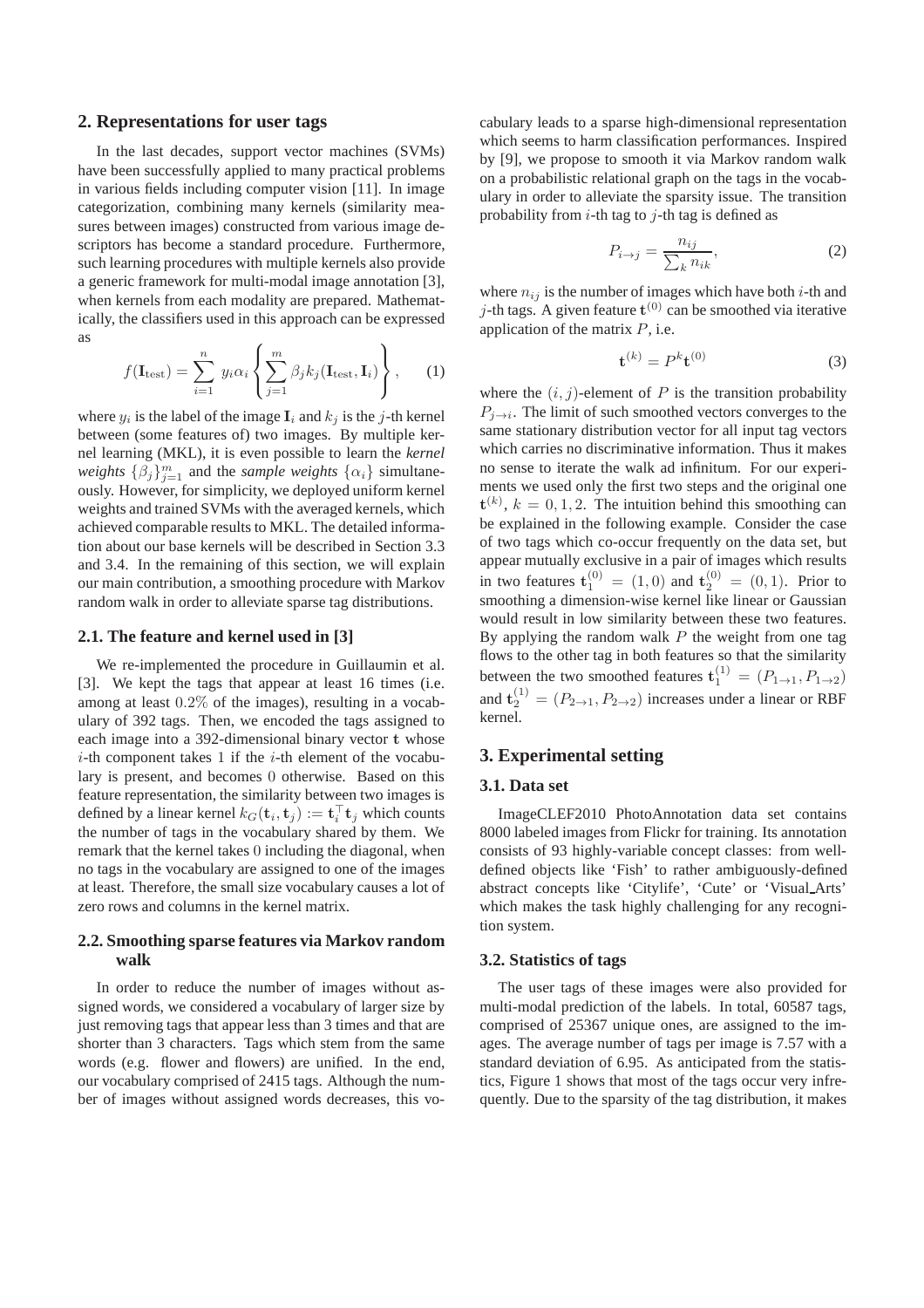

Figure 1. Number of unique tags as a function of their frequency of appearance over the data set (semi-log plot).

sense to reduce the number of words from all unique tags for constructing the bag-of-words features. Indeed, we observed performance gains by ignoring infrequent tags as is the case in document analysis [4]. This is because too rare tags do not provide statistically reliable information which can be generalized from one images to another.

On the other hand the most frequent tags in one class are not necessarily discriminative. The five most frequent tags for the concept 'Sunny' were 'explore', 'blue', 'canon', 'nikon', 'clouds'. The concept 'Cute' had similar uninformative tags like 'explore', 'nikon', 'flower', 'canon', 'water'. In contrast, we found more relevant ones in the most frequent tags for the concepts which showed significant gains by using tags. The concept 'Partylife' was mostly tagged with 'concert', 'live', 'fireworks', 'music', 'night'and for the concept 'Musical Instrument' had 'concert', 'guitar', 'music', 'live', 'rock' as the most frequent tags. Therefore, we concluded that inverse document frequency terms used in document analysis are not appropriate for user tags. Although excluding uninformative tags could improve classification performance further, we did not pursue this option in this paper.

#### **3.3. Visual features and kernels**

We employed the bag-of-visual-words features [2] for information extraction from images. As the base features, we computed for each image grey SIFT [8], opponent SIFT, c-SIFT, rg-SIFT and rgb-SIFT features [16] on a dense grid of pitch size six. Note that all SIFT descriptors except for grey SIFT have dimensionality of  $3 \times 128$ . For each of the five color channels, 4000 visual words were generated from a randomly selected set of the base features in the training images by k-means clustering. Finally, we computed for each of the five color channels three spatially localized bagof-words histograms over spatial tilings [5]  $1 \times 1$ ,  $2 \times 2$ and  $3 \times 1$  [16], which results in 15 visual features in total. Our choice of features is a reduced set inspired by the winners' procedures of ImageCLEF2009 PhotoAnnotation and Pascal VOC2008 [14], which achieve comparable results to the state-of-the-art systems. Indeed, we checked via cross-validation that our baseline procedure achieved an AUC score of 83.60 over the 53 subclasses used in the previous ImageCLEF@ICPR2010 competition [10], which is on par with those of the third best group in the official challenge results.

We compute  $\chi^2$ -kernels for all image features.

$$
k(\boldsymbol{v}, \boldsymbol{w}) = \exp\left(-\frac{1}{\sigma} \sum_{i=1}^{d} \frac{(v_i - w_i)^2}{v_i + w_i}\right) \tag{4}
$$

The kernel widths  $\sigma$  have been set to the mean of all pairwise  $\chi^2$ -distances. Rows consisting solely of zeros have been excluded from that computation. All kernels were normalized to equal standard deviation in Hilbert space. This allows us to use the regularization constant to one in the SVM training as a good rule of thumb.

#### **3.4. Textual features and kernels**

As the previous work [3], we also used linear kernels

$$
k^{(k)}(\mathbf{t}_i^{(k)}, \mathbf{t}_j^{(k)}) = \left\{\mathbf{t}_i^{(k)}\right\}^{\top} \mathbf{t}_j^{(k)},\tag{5}
$$

for  $k = 0, 1, 2$ , where  $\mathbf{t}^{(k)}$  denotes the smoothed textual feature (Section 2.2). We will indicate these kernels as  $MRW(k)$  in our experimental results. When an image does not have any tags listed in the vocabulary, we have set the whole row/column of a kernel corresponding to this image to zero. Since the kernel function is an inner product, this implies that an image with missing textual feature is orthogonal to all other images. This is a generic way to treat missing features in kernel-based approaches. Such a kernel becomes non-negative definite, which does not harm SVM training, as the kernel mixture contains always a strictly positive definite visual kernel.

# **3.5. Classifier training**

As a baseline ('Visual only'), SVM was trained with the average kernel  $k_V$  of the 15 kernels constructed from the various bag-of-words visual features (Section 3.3). The state-of-the-art classifier [3] used SVM with the average of the visual kernel  $k_V$  and the one  $k_G$  explained in Section 2.1 ('Visual+[3]'). We tried four combinations of our MRW kernels  $(k^{(k)}, k = 0, 1, 2$  in Section 3.4) with the visual kernel  $k_v$ : 'Visual+MRW(0)', 'Visual+MRW(1)', 'Visual+MRW(2)' and 'Visual+MRW(all 3)'. Classification performances of these SVMs were compared with those of the baselines.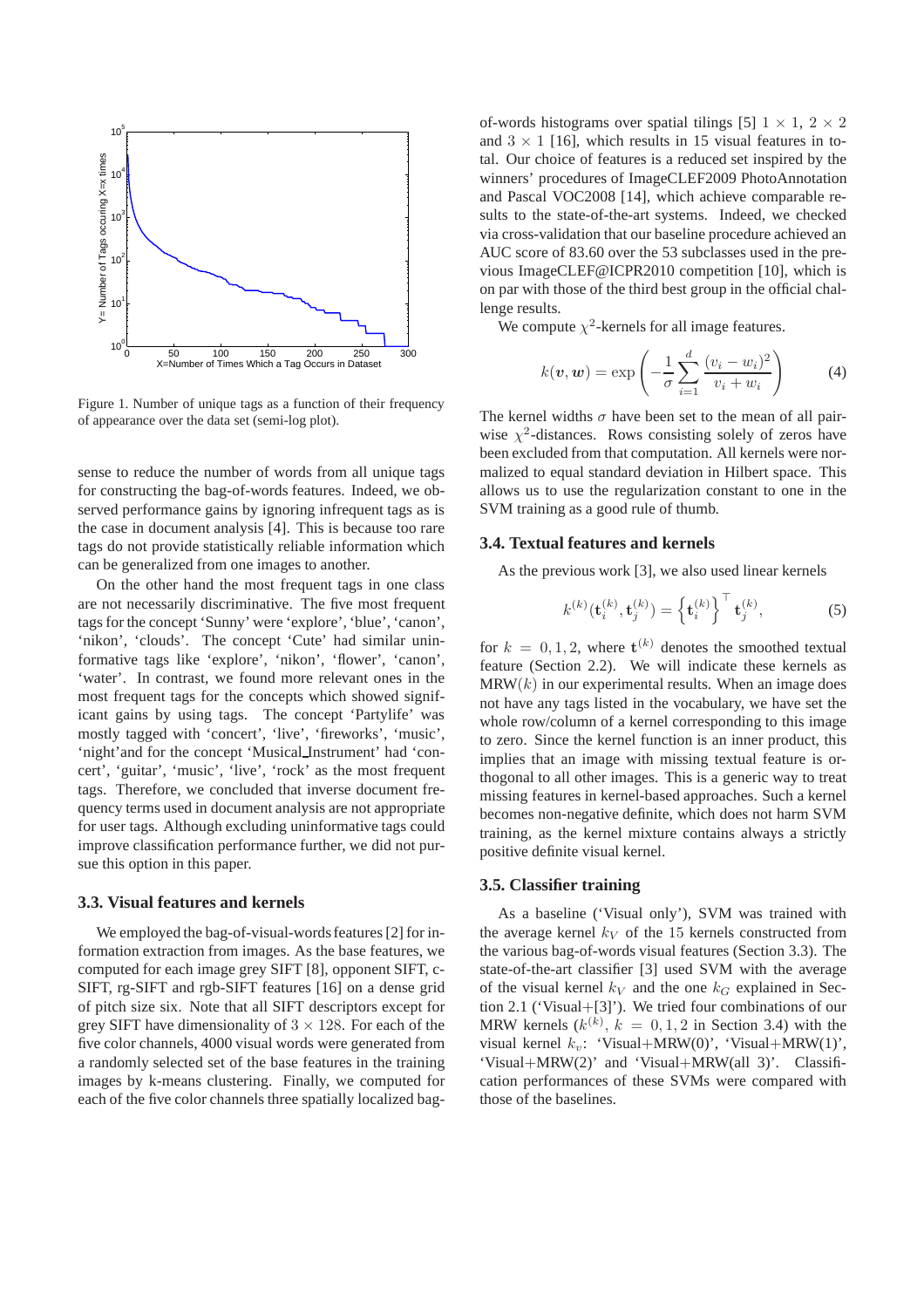Table 1. Overall performance comparison of SVMs with the averaged kernels.

| Methods           | Mean AP score $(s.d.)$ |
|-------------------|------------------------|
| Visual only       | $39.94 \pm 1.18$       |
| $Visual+[3]$      | $45.87 \pm 1.73$       |
| $Visual+MRW(0)$   | $47.34 \pm 2.00$       |
| $Visual+MRW(1)$   | $47.69 \pm 2.20$       |
| Visual+ $MRW(2)$  | $46.60 \pm 2.24$       |
| Visual+MRW(all 3) | 48.10 $\pm 2.24$       |

We used the SHOGUN toolbox [12] for SVM training. The regularization constant has been fixed to one as it did not have much influence on the performance, if kernels are properly normalized. All results were evaluated using the Average Precision (AP) for each concept class using 20-fold cross-validation.

# **4. Results**

Table 4 compares the mean AP scores over all concepts. The first conclusion from this table is that adding tag information is beneficial for concept classification with the recently published [3] as well as with our proposed method. To see differences in more detail we have performed for each concept separately a Wilcoxons signed rank test on the differences of the AP scores between our proposed method 'Visual+MRW(all 3)' and the 'Visual only' baseline. The test is based on the twenty results from the cross-validation splits. Figure 2 shows that for almost all classes we observe gains by adding the textual features. Furthermore for a majority of classes the gains are statistically significant.

Secondly, we can see that our proposed method outperforms the state-of-the-art approach [3]. The AP difference between 'Visual+MRW(all 3)' and 'Visual+[3]' was more than 2 points.

We may ask whether each of the MRW kernels is very competitive for a certain class and fails for others, because each class requires a certain level of smoothing between tags. Note that the MRW kernels differ by their level of smoothing (MRW(0): unsmoothed vs MRW(2): more smoothed). It could explain the good performance of the average kernel. We tested this by choosing for each class the class-wise best output over all three kernels. This classwise selection over all three kernels achieves an AP score of 48.04 which is very close to the performance of the average kernels. Thus, our hypothesis is supported.

Unfortunately, we cannot evaluate classifiers based only on user tags on the whole CLEF data set, because we have a certain amount of images without tags or the textural features. Therefore, we checked the classification performances of the textural kernels on the restricted subsets of images which have the textural features after preprocessing. We observed the mean APs of the range 31-35 for the textural kernels, while we achieved the AP score of 40 with the visual kernel. When we averaged all kernels, the AP performance of SVM increased up to 49.30. Although the visual features are most informative, the high gain of the combined classifier implies that the information from tags seems to be very non-redundant relative to that from the visual descriptors. Furthermore, computation time for the tag features took seconds, while the visual features required minutes.

#### **5. Discussions**

As we reported in the previous section, the difference in gain varies strongly over concepts - however in a seemingly plausible manner. Despite limitations of the learning capabilities of our approach, they give an insight about what is tagged poorly or well. It is expectable that very *abstract concepts* like 'Boring', 'Abstract' or 'Technical' (located south in Figure 2) do not receive a bonus from tagging as they are not the usual focus of user tagging, when no guidelines about the concepts to be classified are provided. The same applies to the exposition and quality concepts like 'Overexposed' (located northwest in Figure 2). We never heard anybody exclaim "Wow that is nicely overexposed!" This is consistent when regarding exposition and quality as well as the concepts 'Shadow', 'Clouds' and 'Sky' as belonging to a class of *background observations* which often fail to catch the eye of a spontaneous observer. Comparably low gains can be observed in concepts which describe the *absence of something* like 'No\_Visual Season', 'No Visual Place'. Tagging usually denotes the presence of something apparent. Very *subjective concepts* like 'Fancy', 'Visual Arts' and 'Aesthetic Impression' do not give rise to big gains as well. It is not surprising that children and babies get better tagged in terms of learnability than old persons. High gains are observed by animals in general followed by 'Winter', 'Snow', 'Flowers' and natural landmarks (north), architectural landmarks like 'Bridge' and 'Church' as well as objects in the southeast.

In order to illustrate how tags help to achieve better predictions, we included example images in Figures 3 and 4. The thresholds for binary classifications are determined by a standard way. We compared here the classifier only with the visual kernel to our best procedure with Visual+MRW(all 3) and listed the concepts which the two methods returned inconsistent predictions. The correct ones are marked with green checks, while the wrong ones are indicated by red crosses. It can be seen that most of the cases, the proposed method with tags removed wrong predictions by the baseline and add correct concepts further. The first image has a tag 'dog' which is included in the label set. However, 'Musical Instrument', 'Food', 'Still Life' are not included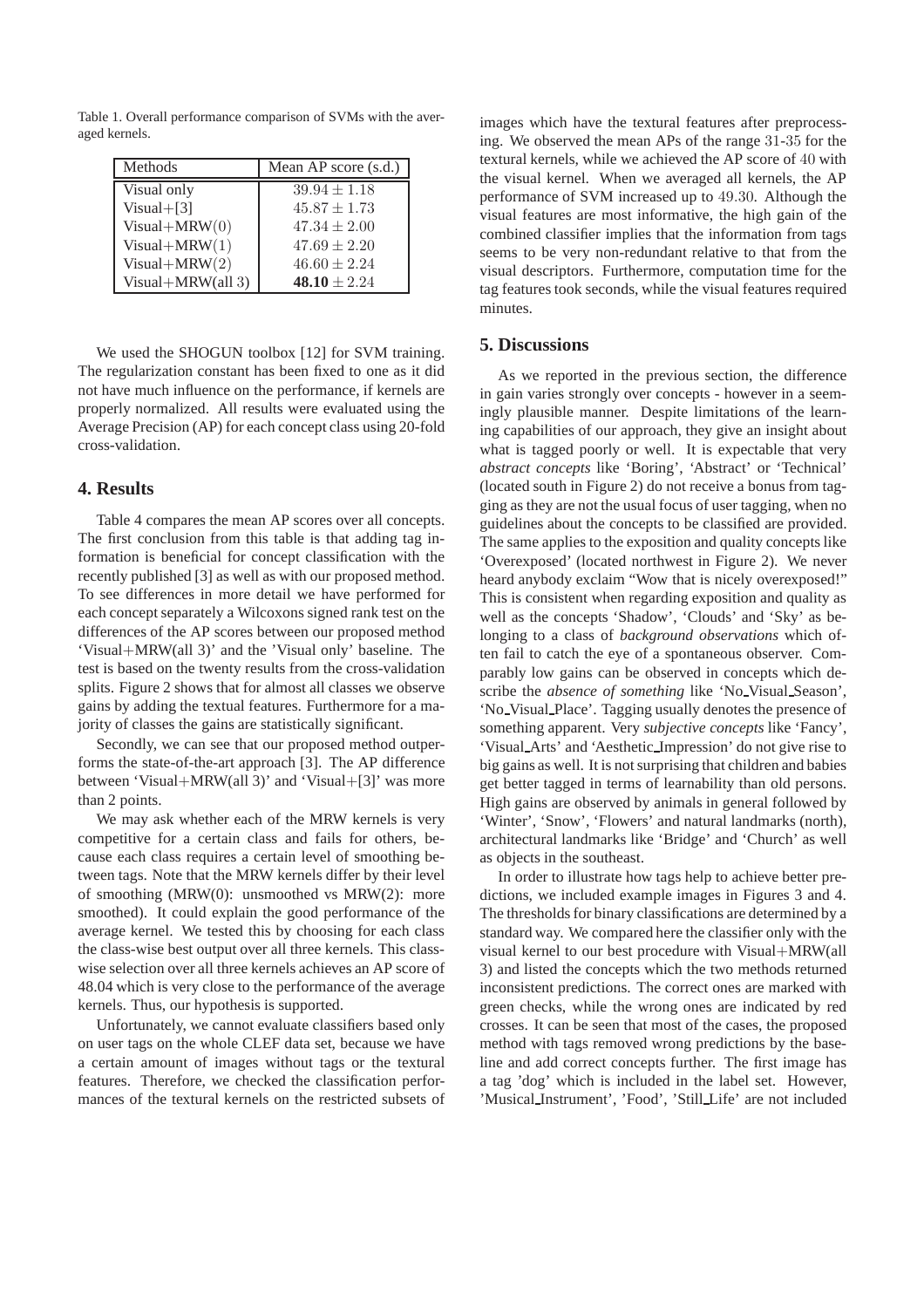

Figure 2. Class-wise AP score differences. Except for several classes with small losses, our procedure outperformed the baseline only with the visual kernels. Most of the gains are statistically significant.

| Visual |                       |  | Proposed                                   |     | Tags                  |                                  |  |
|--------|-----------------------|--|--------------------------------------------|-----|-----------------------|----------------------------------|--|
|        |                       |  | dog                                        |     | bassethound           | basset                           |  |
| X<br>X | Single_Person<br>male |  | No <sub>-Persons</sub><br>Animals<br>Sunny | dog | butters               | hound<br>murfreesboro            |  |
|        | Visual                |  | Proposed                                   |     | Tags                  |                                  |  |
|        |                       |  | Musical_Instrument                         |     | guitar                | bass                             |  |
| X      | No_Person             |  | Small_Group                                |     | live                  | music                            |  |
|        |                       |  | male                                       |     | rockstorm<br>maldives | metal<br>$\cdot$ $\cdot$ $\cdot$ |  |

Figure 3. Example images (1)

in the user tags. The relations between the labels and some of the relevant tags are learned by our multi-modal learning procedures.

# **6. Conclusions**

In this paper, we proposed a smoothing technique for histogram-type representations with Markov random walk to alleviate their sparsity. By combining visual kernels and kernels from tag features with three different smoothness, we could outperform the state-of-the-art result [3] significantly. Further research should be done for applying more sophisticated model-based approaches to user tags.